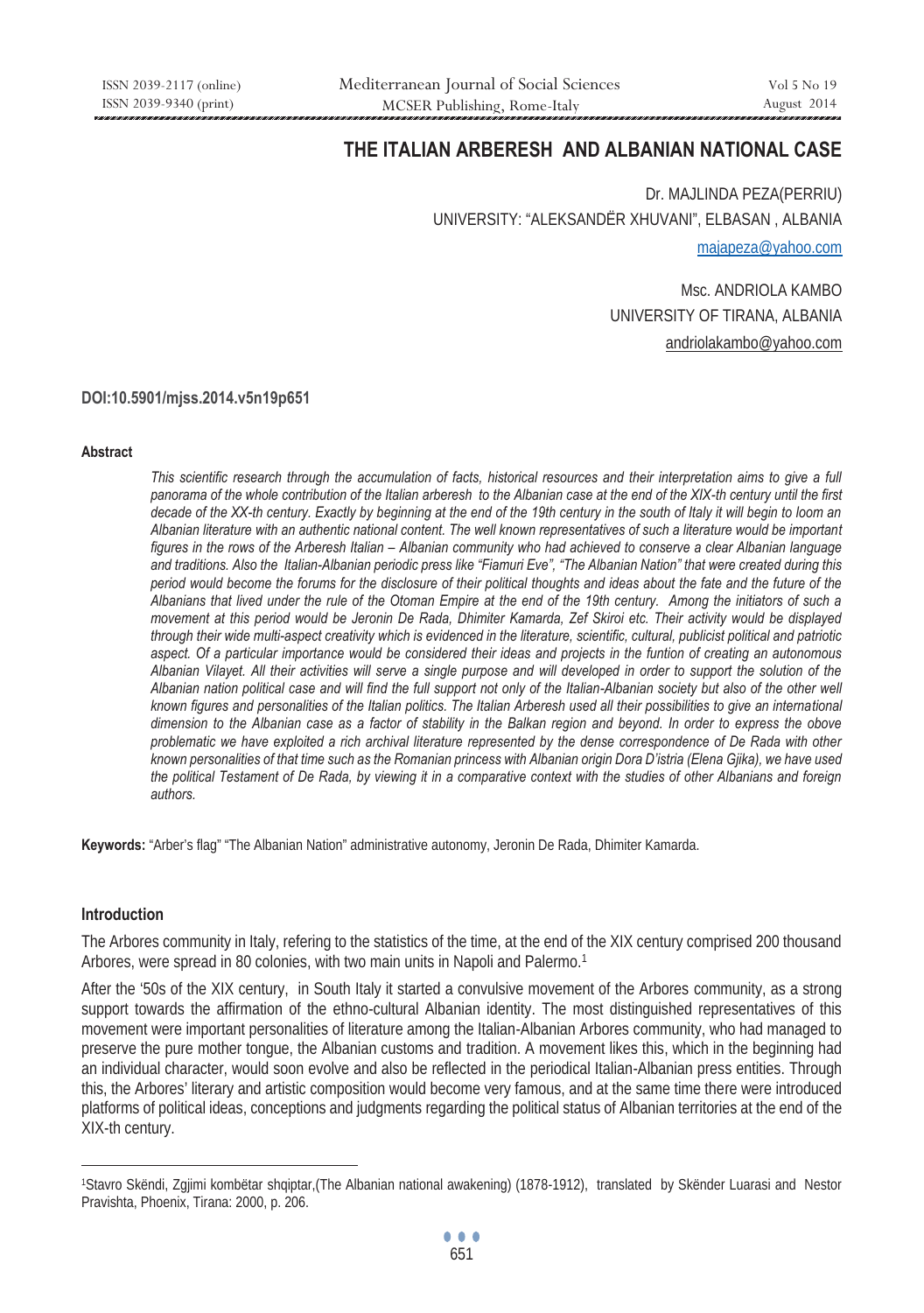ISSN 2039-2117 (online) ISSN 2039-9340 (print)

## **1. In addition of ethno-cultural affirmation**

Albanian Renaissance cannot be understood without the literary composition of the most well-known Arbores'representatives De Rada, Zef Skiroi, Anselmo Lorekio etc.

## **-The first period of their activism includes the period 1850-1880.**

Nationalism motivated the Arbores Jeronim De Rada from Machia Albanese of Kozenca to write and publish in the Italian press articles about the Albanian National Case. To reach this goal, he would try to make the most of Italian press like "Calabrese" magazine with who collaborated also Vincenzo Dorsa, Giuseppe Krispi and other Arbores writers. He took advantage from this opportunity given to him to publish some important articles regarding the ancient Pelasgian origin of Albanian people and language. Meanwhile he was looking for ways and laying the foundations of Arbores press, which was first documented with the first publishing in Albanian language and Italian of the newspaper "L'Albanese d'Italia" (The Albanian of Italy). 1

Articles published in the newspaper "L'Albanese d'Italia" had generally the National character, which would be emphasized through publication of parts from poems "Kwngwt e Serafina Topisw"(songs of Serafina Topia) and fragments from "Vallja e haresw sw madhe" (The dance of the great happiness) of Anton Santori. He also published other compositions about traditional Albanian customs. De Rada used his journalism skills to make the Albanian National Case famous worldwide. Thus, Elena Gjika named this newspaper "prognosis of the Albanian National Movement".

Meanwhile, since 1862, in his compositions Vincenzo Dorsa would reflect not only the Pelazgian origin of Albanian language, but at the same time he would try to emphasize the convergence between Albanian language and Latin & Greek languages, as an essential feature of proximity and collaboration between Albanians, Greeks and Italians.<sup>2</sup> The Arbores Dhimitwr Kamarda would also support this idea as he was a deep connoisseur of foreign author's works about Albanian language.Through his studies, he would insist merely on the emphasizing of the common origin of Albanian and Greek language stating that: " *From the Pelasgian trunk there were created two branches, one was Albanian and the other one Greek"*3and consider language as a tool for bridging collaboration and familiarity between Balkan neighbor countries. It's important to mention that during the period of the Congress of Berlin's proceedings, he really hoped in the support of the British diplomats. Since holding correspondence with them, De Rada was very optimistic about their positive attitude toward Albanian National Case, especially the one of Liberal Prime Minister Gladstone with whom he had a lot of correspondence. Stating his ideas, Gladstone, supported Albanian's demand of self-government through local autonomy.<sup>4</sup>

#### -**The period of activism during 1881-1900**

In the second phase of the Arbores activism, after the collision of Prizren's confederate in March 1881, they would strongly intensify their efforts in some specific directions; in reviving their nationalism in supporting the political Renaissance for enriching the cultural movement, for national language and literature, for the conscious awakening of Albanian people regarding politics, and their union in their motherland but also in the diaspora.

In addition, through perseverance of De Rada and other compatriots in the diaspora, on August 20<sup>th</sup>1883 it was published the second Arbores magazines "La Bandiera Dell'Albania"(Albanian's flag).

The magazine "La Bandiera Dell 'Albania" (l883-l887) represents the first Albanian press institution, in the period of organizing the National Movement towards a new concept.5In the beginning it was published as a social, cultural, folkloric,

 $\overline{a}$ 

<sup>1</sup>Ibid., p. 116.

<sup>2</sup> Nathalie Clayer, Në fillimet e nacionalizmit shqiptar (At the beginning of the Albanian nationalism), botimet Përpjekja, Tirana: 2007, p. 183.

<sup>3</sup>Ibid. p. 188.

<sup>&</sup>lt;sup>4</sup>Jeronim De Rada, Autobiografia, translated by Jup Kastrati, Onufri, Tirana: 2002, 47. The letter of 26 July 1880.<br><sup>5</sup>Stavro Skëndi, Zgjimi kombëtar shqiptar, (The Albanian national awakening) (1878-1912), translated by Pravishta, Phoenix, Tirana: 2000, p. 115.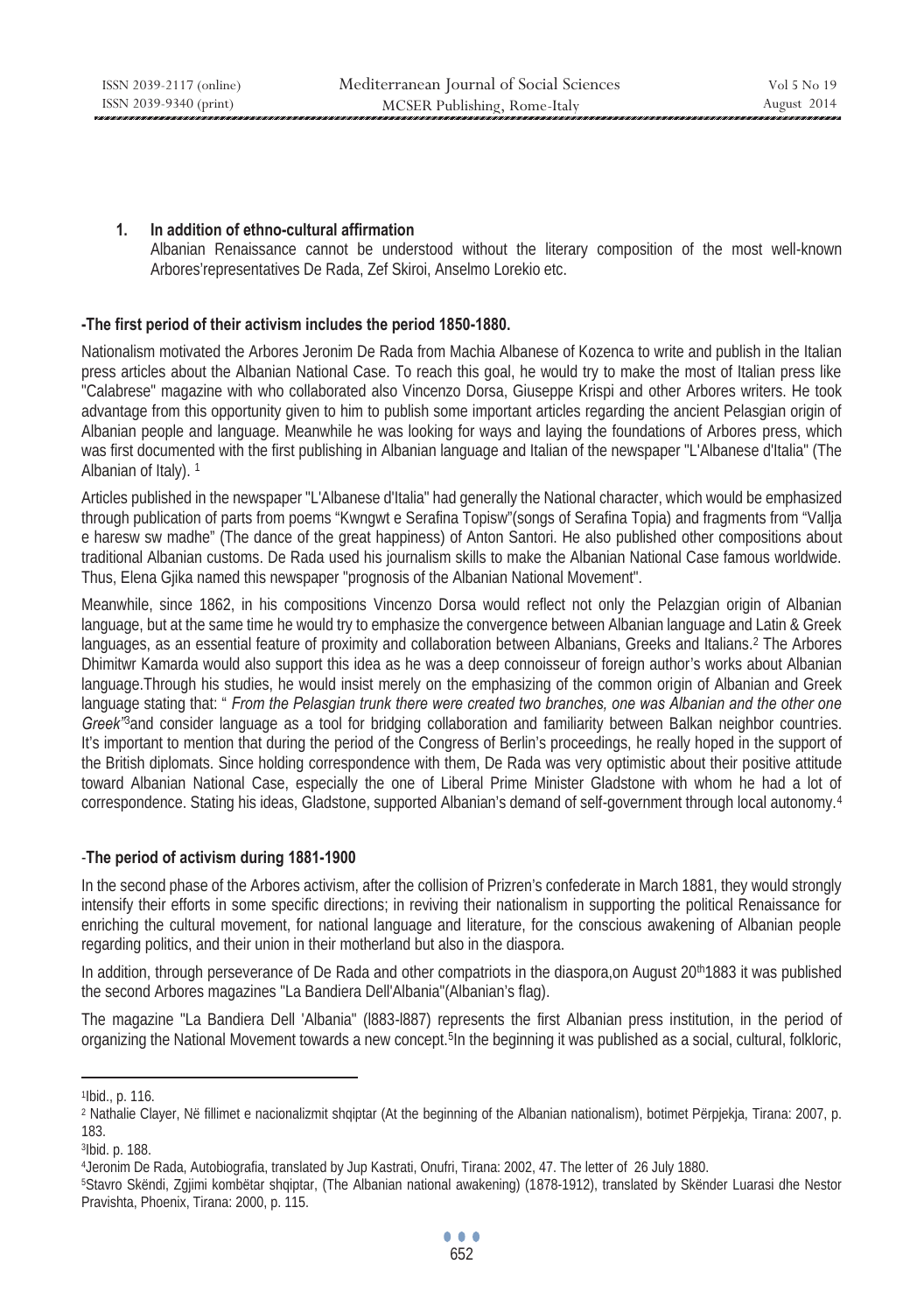| ISSN 2039-2117 (online) | Mediterranean Journal of Social Sciences | Vol 5 No 19 |
|-------------------------|------------------------------------------|-------------|
| ISSN 2039-9340 (print)  | MCSER Publishing, Rome-Italy             | August 2014 |

artistic and linguistic magazine, but very soon it devolved these bounds. Apart from the coverage of Pelasgian origin of Albanian language, announced by Dhimitwr Kamarda1and De Rada, the magazine covered thoroughly subjects of the national politics, evoking the important developments of Prizren's Confederate and a series of articles like the one entitled "Ç'i duhet Shqipwrisw?" (What does Albania need?). There are announced a couple of political ideas with planning character, like the legitimate right of Albanians on creating a common villayet which would include gegs and tosks and would be governed with democratic principles. De Rada tried to give international dimensions to the Albanian National Case, considering the existence and acknowledgement of the Albanian nation in the international context as crucial. On the other hand, he evaluated the fair solution of the Albanian National Case as a fundamental factor towards peace and security not only in the Balkan but also further.<sup>2</sup>Guided by such ideas, De Rada choses and publishes poems and verses, historical literacy about Arbores genealogy and their role in the country's future. He kept enhancing the idea that in Italy there was enough infrastructures to organize national activism for Albania and Albanians. The magazine was expanded even outside Italy, not only in countries where there were Albanians like Greece, Romania, Turkey, Bulgaria, Egypt etc. But also in Austria and France.

In the magazine "Fiamuri i Arbwrit" a lot of Arbores writers and publicists published, like Pjetro Kiaraand Gavril Dara Junior, Alfos Kinigoand Zef Skiroi; the distinguished Renaissance activists, Sami Frashwri and Jani Vreto, Filip Shiroka and Gjergji Qiriazi, Visar Dodani, Dora d'Istria and Nikolla Naço; but also a couple of foreign Albanologs and scholars.That's why Professor Zijahudin Kodra, would state: "*We can say that "Flamuri i Arbwrit" it's the magazine of the periodic Albanian press that united Albanian intelligence of the time, expanded worldwide*".3

In this magazine would introduce his literacy compositions, a well-known poet of Arbores Zef Skiroi, whom together with De Rada and Kamarda would vigorously contribute in bridging relations between two sides of Adriatic.4In 1887, he started to publish the magazine with literal character "Arbri i ri"(New Arber), which would replace the magazine "Fiamurin e Arbwrit" of De Rada. Despite its literal character, the articles published in this magazine, would also have national content, evoking the glorious past of Albanians and their rights of self-determination. 5In addition, the fulfillment of Arbores main goal for national unification, was reflect in Dora d' Istria's idea: "*Without literal Renaissance, the political Renaissance cannot happen at all"… most important efforts are not "patriotic" declarations or manifestation, but the awakening of intellectualism, who's the main source of every social activism and every real development.*" Meanwhile, Elena Gjika states also the ways that would liberate Albanians from inferiority. According to her, expansion of education and scholarship, the creation of Albanian cultural and educational institutions, the foundation of an Albanian Academy, the composition of an Albanian vocabulary, represented the ways and efforts that would bring the Albanians towards their political unification.6

# **2. Activism of Italian-Albanian associations and committees**

In the end of the XIX century, in diaspora there were created a couple of Albanian associations and committees. Among them, the most active ones would result the Albanian colonies in Bucharest, Bulgaria, USA, Egypt etc. On the other hand, even Italian-Albanian associations and committees would play a key role, as they were established by the most distinguished representatives of Arbores community in South Italy. Their intensive activism was because the Arbores of Italy were entitled with more freedom than Albanians in the other colonies. In the last years of XIX century, the activism of the Italy's Arbores would reach a higher organizing phase, manifested with the foundation of the association "Societa Nazionale Albanese" in 1895.7Its main activities would result in accomplishing of certain objectives, among which the most important include:

 $\overline{a}$ 

<sup>&</sup>lt;sup>1</sup>Dhimitër Kamarda was an Arbores priest of liberal tendency.<br><sup>2</sup> "Fiamuri i Arbërit" (The Albanian flag), september 1883, the article is entitled: "Austria dhe Shqipëria" (Austria and Albania). Mendimi politik e shoqëror i Rilindjes Kombëtare Shqiptare (The political and social thinking of the Albanian national Renaissance), vol. I, Triana : 1971, p. 336

<sup>&</sup>lt;sup>3</sup>Ylli (The Star) Scientific magazine, nr. 7, Tirana: 1952.<br><sup>4</sup>Stavro Skëndi, Zgjimi kombëtar shqiptar, (The Albanian national awakening) (1878-1912), translated by Skënder Luarasi and Nestor Pravishta, Phoenix, Tirana: 2000, p. 115.<br><sup>5</sup>Ibid.

<sup>&</sup>lt;sup>6</sup>A letter sent to Dora d'Istria in 1866. Dhimitër S. Shuteriqi, Through the literary century, Studies, Tirana: 1973, p. 150.<br>7Stavro Skëndi, Zgjimi kombëtar shqiptar, (The Albanian national awakening) (1878-1912), transl Pravishta, Phoenix, Tirana: 2000, p. 202.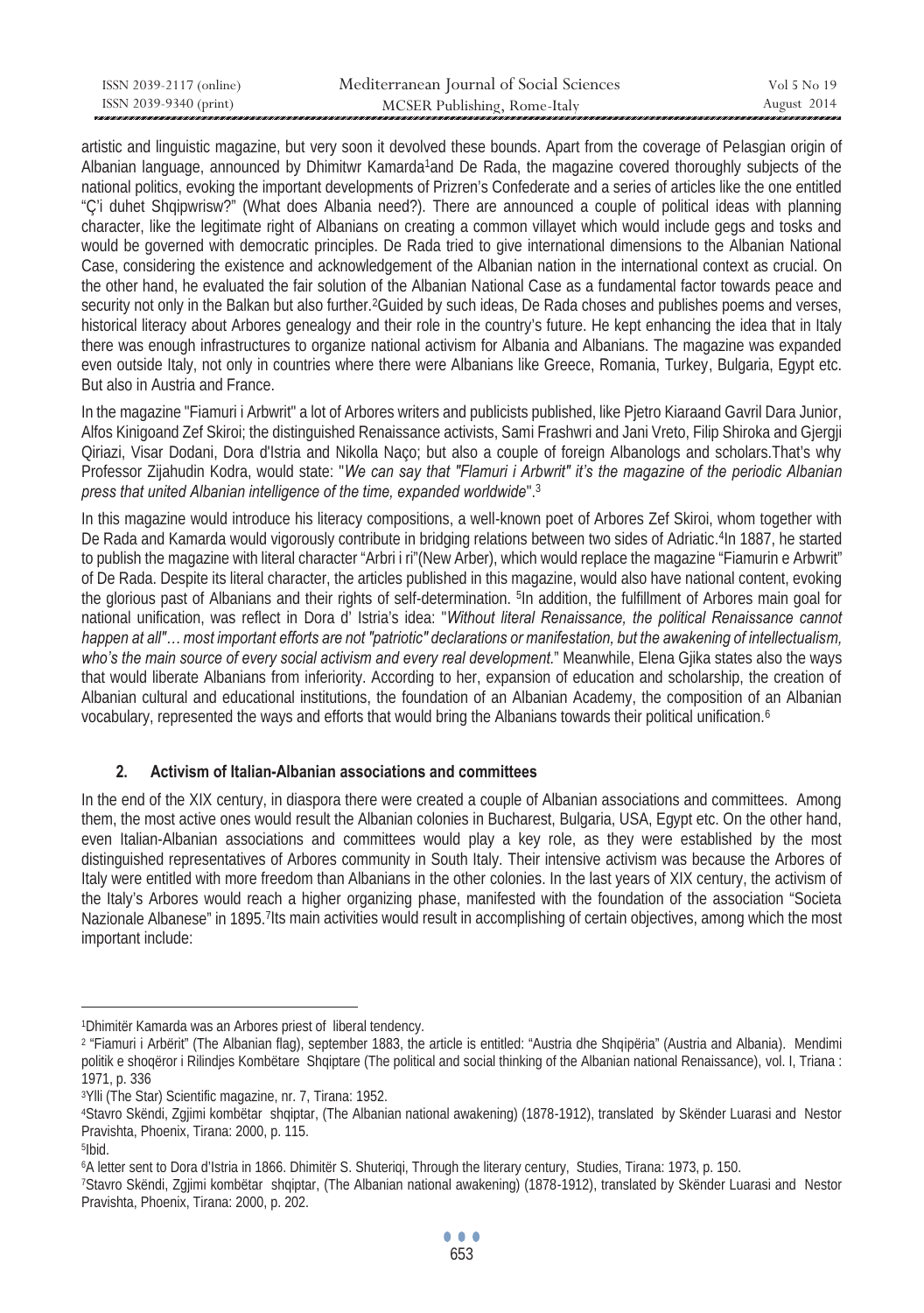- The organization of some linguistic Congresses, the first one held in Corigliamo Calabroin 1895, where Francesko Krispi was elected President of Honor and the second one held in Lungro of Calabrian 1897.
- The efforts of unifying a common alphabet in addition of proper writing and learning of the Albanian language.
- The compilation of an Albanian dictionary.
- The wide collaboration with Albanians living in the Albanian territories.

Moreover, in 1898, "Societa Nazionale Albanese" association would submit a memorandum to the High Court, demanding the acknowledgment of Albanian language as national language and the opening of schools in Albanian language in Albanian villayets.Therefore we can state that the activism of this association had pronouncedly political character, reflected on its demand on the creation of a United Albanian Villayet<sup>1</sup>. Such demand was in complete coherence with the political platform of the Albanian Renaissance Movement.

In addition to this activism, in April 1897 in Napoli there was created a Political Albanian Committee, headed by Markezi d' Auletta, who asked to the Italian government to support the Albanian National Movement. 2By the end of the XIX century, the activism of the Italian-Albanian associations, whose representatives would not all share the same political attitude as De Rada, would regardless intensify and continue with demands to the High Court. What's interesting about this period, is a project introduced in one of the petitions addressed to the High Court in June 1899 from the Italian-Albanian community in Italy, through which was proposed that the villayets of Shkodra, Kosovo, Manastir, Selanik and Janina should create a common villayet with an autonomous status denominated "Regional Commissariat for Imperial properties in Balkan Peninsula" dependent on Istanbul3. As main institution of this villayet would be the General Committee residing in Manastir, on who would depend on the Special Commissioners in the capitals of other villayets. As official language in the vilayets would be Albanian, and official language between Regional Committee and Central Government in Istanbul would be Turkish.4We think that such project would not adapt with the ethnic-linguistic circumstances in the Albanian villayets.

Also, in 1900 it was created an Albanian Committee in Rome, Italy. In the same year it was founded also the National Albanian League with branches in all Italian-Albanian territories.5

In the early XX th century, the Arbores movement would consolidate and fortify and concentrate mostly in the organization of Congresses with educational-cultural character but at the same time with authentic political aims. The Congress held in Napoli in 1903, would demand from the Italian government to provide more scholarships for Albanians, teaching Albanian language in public school of Arbores community in Italy, the foundation of a central magazine in Rome in a couple of languages including the Albanian language also. <sup>6</sup>

The biggest accomplishment of the Congress of Napoli, would be the establishment of a Cathedra in the Oriental Institute of Napoli in Albanian, in which would practice and profess his activity the Arbores poet Zef Skiroi.7

But we can state that, regardless the cultural and educational activism with authentic political goals, the most distinguished representatives of the Arbores elite in Italy would not share the same points of view regarding the form, methods and approaches that should be implemented to reach the political unification of Albanian territories. Divergences between them would be easily detected by the creation of two main streams; the revolutionary and the moderate one, who would reflect different outlooks in the political future of Albanian territories. Main representative of revolutionary stream Zef Skiroi would see the process of gaining the Albania's independencethrough a thorough revolution and insurgence to liberate from the Otoman Empire. While, the liberal side represented by De Rada and Anselmo Lorecchio not only were categorically against such statement, but also considered the existence of the Otoman Empire as a necessary affliction who would protect Albanians from the risk of Balkan nationalism. According to them the emancipation and the cultural awakening of Albanians was the right way toward the foundation of an independent Albanian country, emphasizing also the fact that Albanians lacked the support of the International factor which was crucial in the process of creating a country among Balkan people.

 $\overline{a}$ 1An administrative unit in the frame of the Ottoman Empire in which the Albanian territories were included in the 20<sup>th</sup> century<br><sup>2</sup>Markezi d'Aulettaclaimed to be a descendent of Skanderbeg's kinship<br><sup>3</sup>Stavro Skëndi, Zgji

Pravishta, Phoenix, Tirana: 2000, p. 203. 4Ibid. p, 204.

<sup>5</sup>Stavro Skëndi, Zgjimi kombëtar shqiptar, (The Albanian national awakening) (1878-1912), translated by Skënder Luarasi and Nestor Pravishta, Phoenix, Tirana: 2000, p. 204-205 6Ibid, p.205.

<sup>7</sup>Ibid.